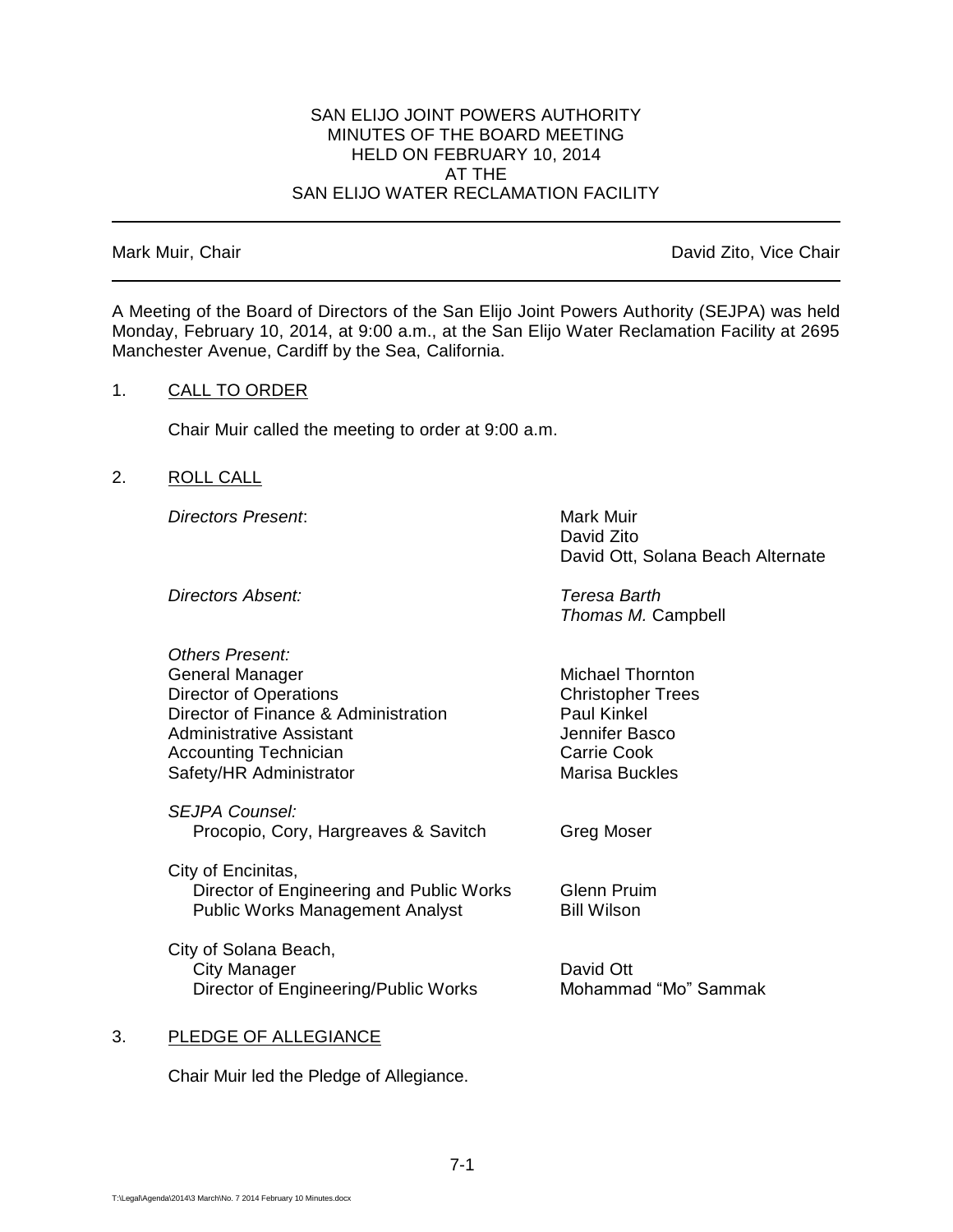# 4. ORAL COMMUNICATIONS

None

## 5. PRESENTATION OF AWARDS

None

## 6. CONSENT CALENDAR

Moved by Vice Chair Zito and seconded by Board Member Ott to approve the Consent Calendar.

Motion carried with the following vote of approval:

AYES: Muir, Zito, Ott NOES: None ABSENT: Barth, Campbell ABSTAIN: None

## Consent Calendar:

| Agenda Item No. 7  | Approval of Minutes for the January 13, 2014 meeting                            |
|--------------------|---------------------------------------------------------------------------------|
| Agenda Item No. 8  | Approval for Payment of Warrants and<br>Monthly<br><b>Investment Report</b>     |
| Agenda Item No. 9  | San Elijo Water Reclamation Facility Treated Effluent<br>Flows - Monthly Report |
| Agenda Item No. 10 | San Elijo Joint Powers Authority Recycled Water Program<br>- Monthly Report     |

# 11. ITEMS REMOVED FROM CONSENT CALENDAR

None

## 12. SAN ELIJO JOINT POWERS AUTHORITY MID-YEAR REVIEW OF THE FISCAL YEAR 2013-14 OPERATING BUDGET

The Director of Finance & Administration, Paul Kinkel, presented the mid-year analysis of the SEJPA's FY 2013-14 Budget. Mr. Kinkel stated that overall, the SEJPA is expected to conclude the fiscal year slightly below budget. The savings are primarily a result of lower than forecasted Personnel Expense and unspent Contingency funds offset by higher than budgeted Utility Costs, unplanned repairs associated with recycled water pipelines, and for the wastewater treatment facility.

No action required. This memorandum was submitted for information only.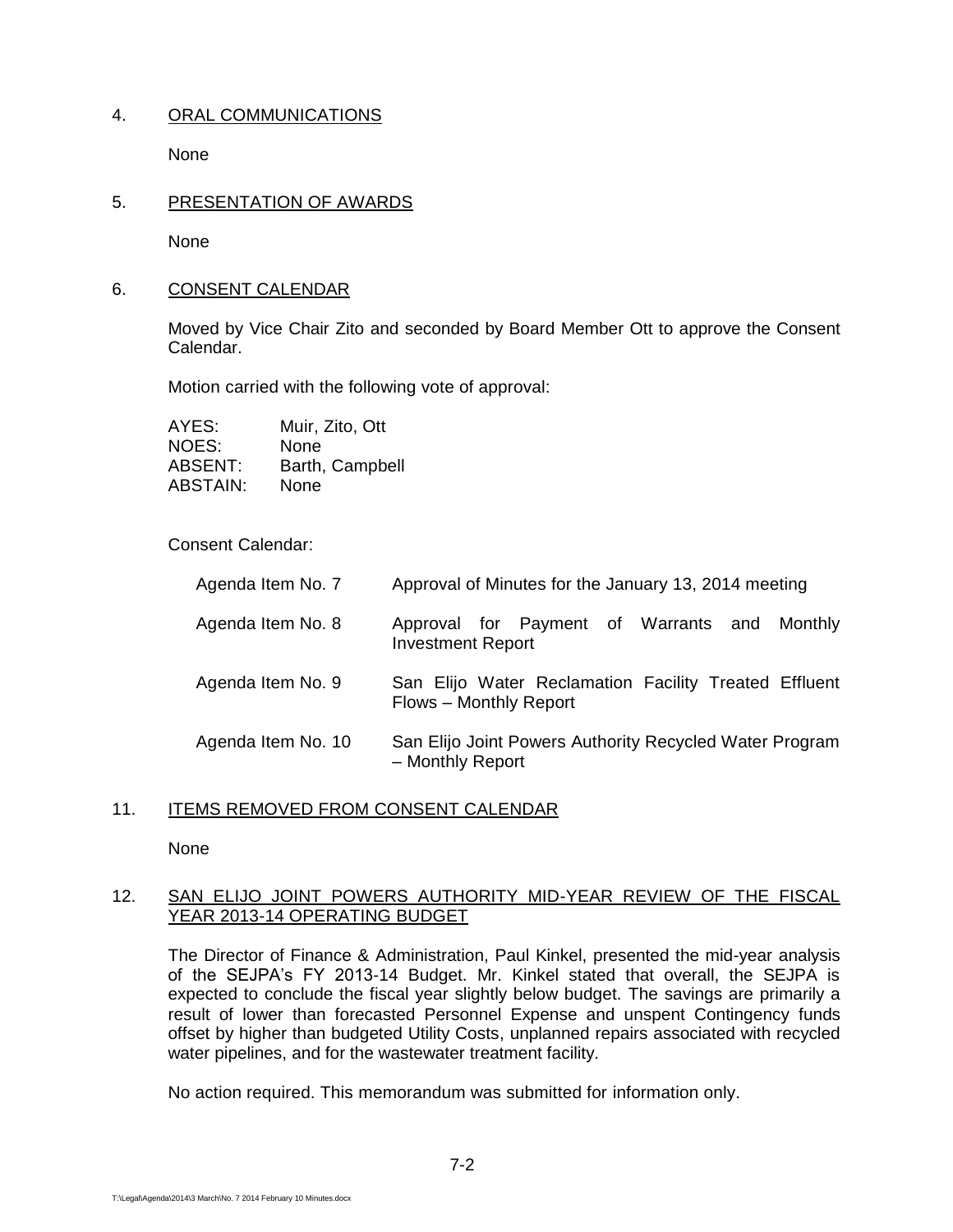# 13. AGENCY RESOURCE SHARING AGREEMENT – IT SERVICES

The Director of Finance/Administration, Paul Kinkel, informed the Board of Directors that the collaboration with the City of Encinitas for IT services is moving forward successfully. He reported that the first phase of the work has been completed and the SEJPA is now connected to the City of Encinitas' fiber optic internet system and the SEJPA administrative network now resides on the Encinitas server system. Mr. Kinkel complemented the City IT staff for their attention to detail and professionalism.

No action required. This memorandum was submitted for information only.

# 14. PROPOSED 2015 FACILITY PLAN FOR THE SAN ELIJO WATER RECLAMATION **FACILITY**

General Manager Thornton provided background on the construction history of the San Elijo Water Reclamation Facility and the San Elijo Ocean Outfall. He highlighted the construction cost and age of the assets, and provided details on the various upgrades and improvements the SEJPA has made to its facilities over the years. As part of managing these assets in sound operating condition and planning for future capital projects, the General Manager reported that the agency prepared a facility master plan in 2007. The General Manager is recommending that the SEJPA update this facility plan to incorporate newly constructed facilities, and other assets not included in the 2007 Plan. The proposed facility plan will serve as an asset management tool providing guidance for asset replacement decisions and serving as the foundation to the SEJPA's capital improvement plan for the next ten years.

The General Manager stated that the cost for completing the facility plan is anticipated to be in the range of \$140,000 to \$175,000, depending on the final negotiated scope of work and any applicable grants. It is anticipated that funding will be drawn equally from the wastewater treatment, recycled water, and ocean outfall programs, unless there is clear justification to apply more cost to one program. Assuming equal distribution to the three programs, then the anticipated cost to each member agency is approximately \$35,000.

The General Manager reported that the SEJPA has requested proposals from six engineering firms for this project. Staff will select the winning proposal based on the best combination of qualifications, project understanding and approach, and innovative or value based ideas. Staff anticipates presenting the project contract, final negotiated scope of work, and fee to the SEJPA Board for approval consideration at the March 10, 2014 Board meeting.

Staff is also considering pursuing a recycled water planning grant as part of this effort. Included in the staff report is the planning grant resolution required for the grant. Executing this resolution does not bind the agency to pursuing the grant.

Moved by Vice Chair Zito and seconded by Board Member Ott to:

1. Approve Recycled Water Facility Planning Grant Resolution and Authorize General Manager to Execute.